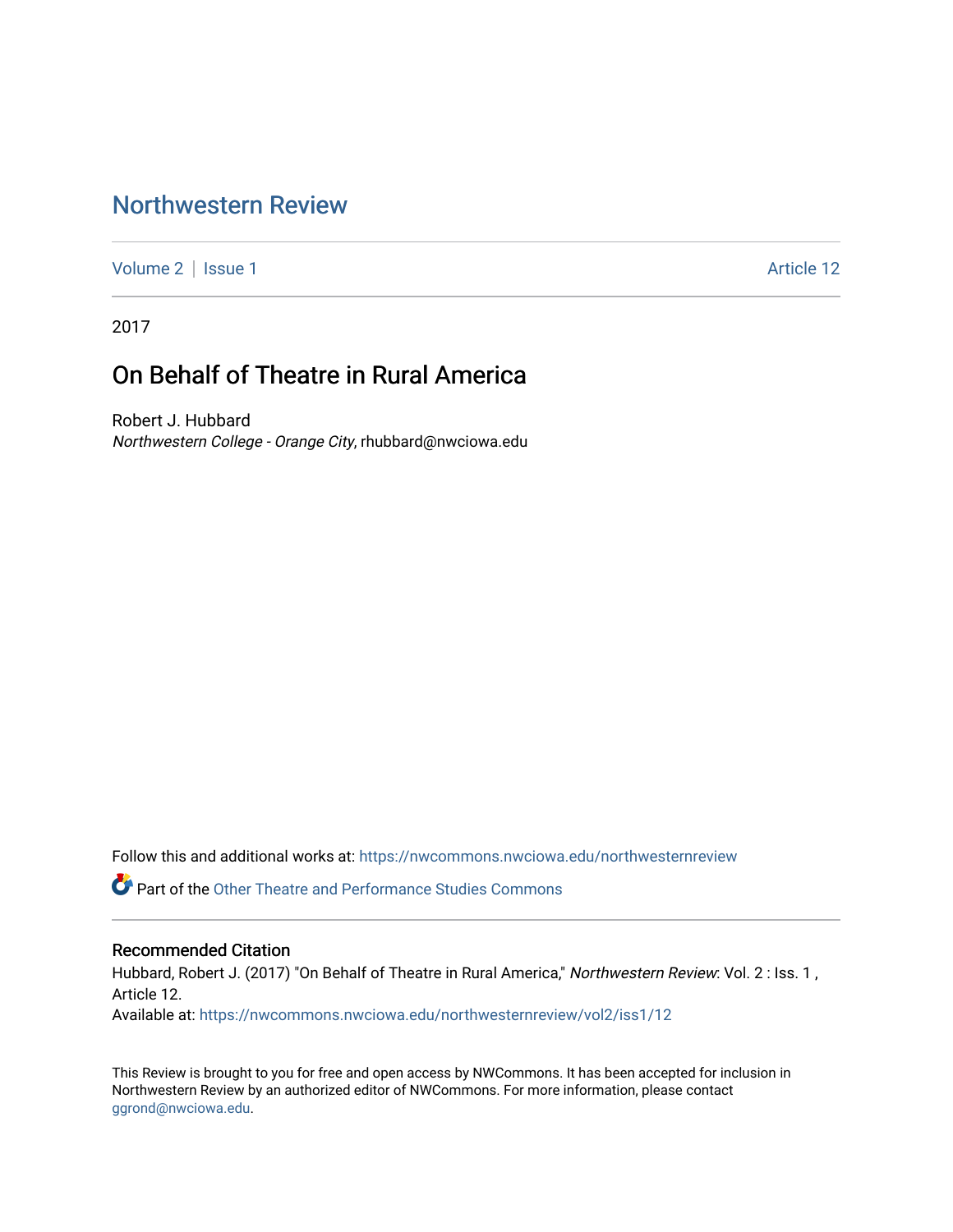### On Behalf of Theatre in Rural America

#### **Abstract**

This essay is a theatre review with a sense of place: the small-town-rural upper Midwest in the spring of 2008. The author assesses Tim Robbins, *Dead Man Walking*, as staged at Dordt College, Sioux Center, Iowa; Jeff Barker, Terror Texts, as staged at Northwestern College, Orange City, Iowa; and Adam Long, Reed Martin, and Austin Tichenor, The Complete Works of William Shakespeare, Abridged, as staged at Augustana College, Sioux Falls, South Dakota.

#### About the Author

Before coming to Northwestern, Dr. Robert Hubbard worked extensively in both academic and professional theatre as a director, actor, teaching artist, and playwright/adaptor. Among the shows he's directed are an award-winning production of The Comedy of Errors and an original stage adaptation of Larry Woiwode's novel Beyond the Bedroom Wall. Hubbard debuted his original, one-person show, Dancing with Jimmy, at the Association for Theatre in Higher Education conference in New York City in August 2003 and has since performed it in a number of venues. In 2005 he received a fellowship to participate in the O'Neill Critics Institute at the Eugene O'Neill Theatre Center. He also publishes articles and reviews in numerous academic books and journals.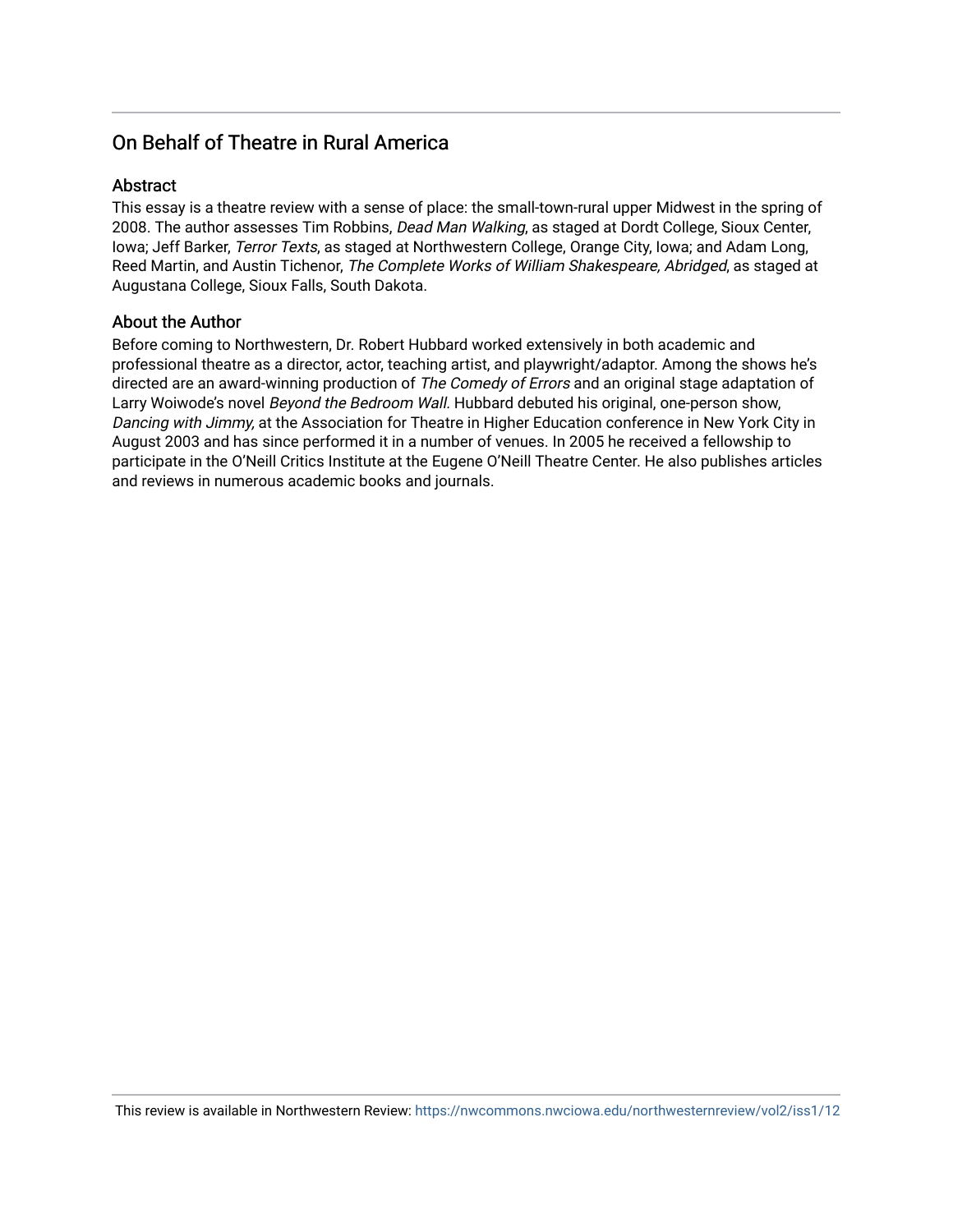*Northwestern Review,* **Vol. 2, Issue 1** "On Behalf of Theatre in Rural America" by Dr. Robert J. Hubbard 1

# **On Behalf of Theatre in Rural America**

by Robert J. Hubbard, Ph.D.

#### **This review essay reflects a thirteen-day window in the spring of 2008.**

As a theatre professor at a small liberal arts college in rural Iowa, I live in the

heart of America. To many in the larger theatre community, this sparsely populated fly-over country constitutes a mysterious and preposterous cultural prison, a perceived dead-zone of red state artistic starvation. Prior to attending graduate school, I lived and worked in the Twin Cities of Minnesota, by all accounts a thriving arts center with more theatres per capita than New York City. Readers may be surprised to learn that, from my current vantage, I regularly attend more highquality, challenging, and economically



**Set and scene from** *Terror Texts***.**  Image from Northwestern College Public Relations Department.

priced theatre than I have in any other place I have ever lived.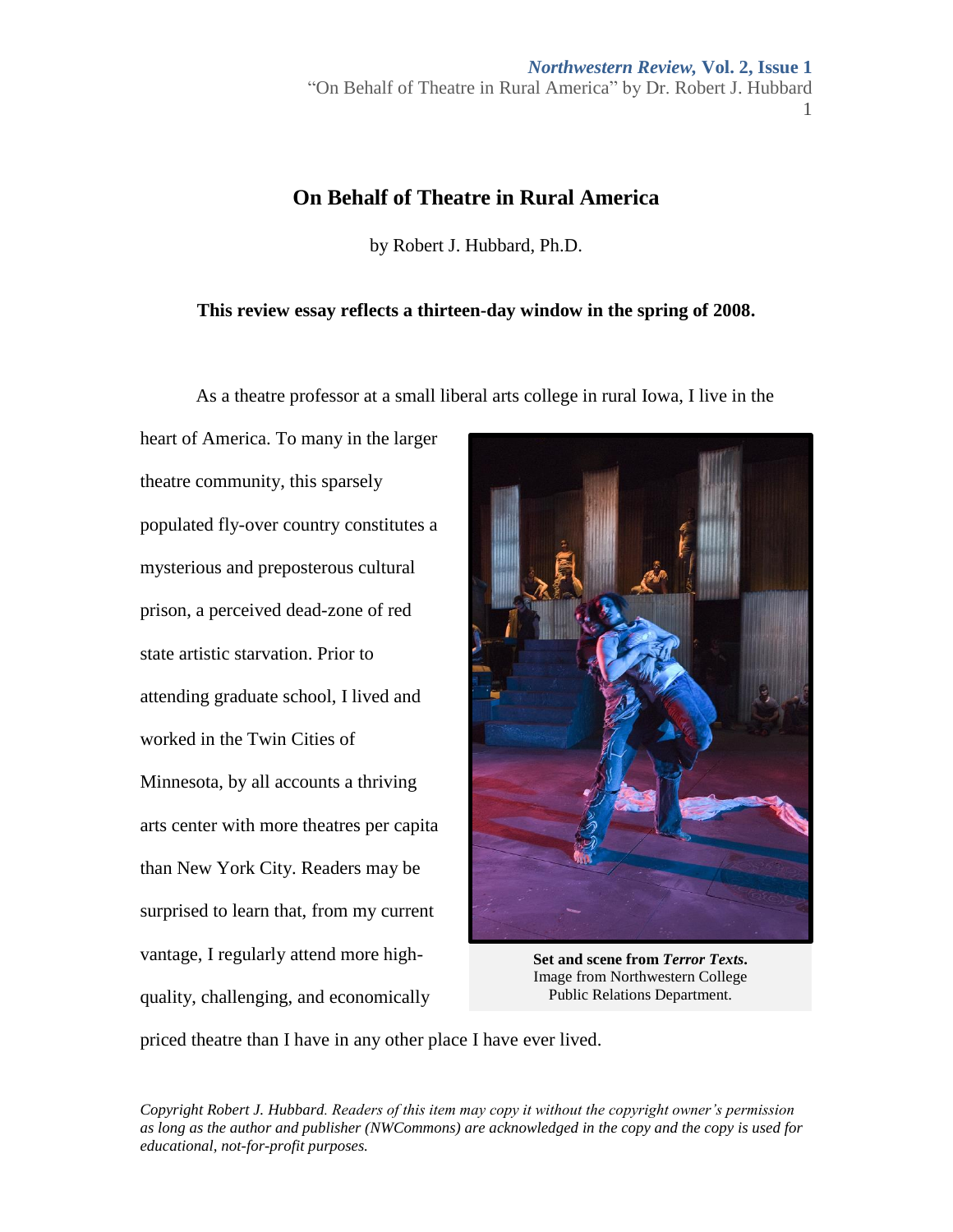So I write this essay to illustrate and celebrate an underappreciated reality of life in rural America: the academic theatre scene. To test this claim, I attended four diverse productions at four different academic theatre programs—all within an hour's drive of my home. Over the course of only thirteen days during the spring of 2008, I witnessed a piercing social drama (*Dead Man Walking* at Dordt College), an inventive original musical (*Terror Texts* at Northwestern College), a lowbrow political comedy (*The Complete History of America, Abridged* at Augustana College), and a critically acclaimed Irish slasher comedy (*The Lieutenant of Inishmore* at the University of South Dakota)*.*  Part review, part logbook, and part meditation on the role of the arts within prairie communities, the following essay supplies one account of the positive impact that subsidized theatre plays have within a democracy.

#### **Death Penalty Drama**

My first stop on this rural theatre road trip only involved a fifteen-minute drive from my home in Orange City, Iowa. The Theatre Arts Department at Dordt College in nearby Sioux Center produced Tim Robbins' stage version of *Dead Man Walking*. As a fan of the film, especially Sean Penn's riveting performance, I admit to some fear over news of a stage adaptation. Then I heard Sister Helen Prejean, the real life protagonist of the death penalty drama, speak at a theatre conference the previous summer. Her passion, humor, and conviction for this new incarnation of her powerful story excited me to attend Dordt's Friday evening performance.

*Copyright Robert J. Hubbard. Readers of this item may copy it without the copyright owner's permission as long as the author and publisher (NWCommons) are acknowledged in the copy and the copy is used for educational, not-for-profit purposes.*

2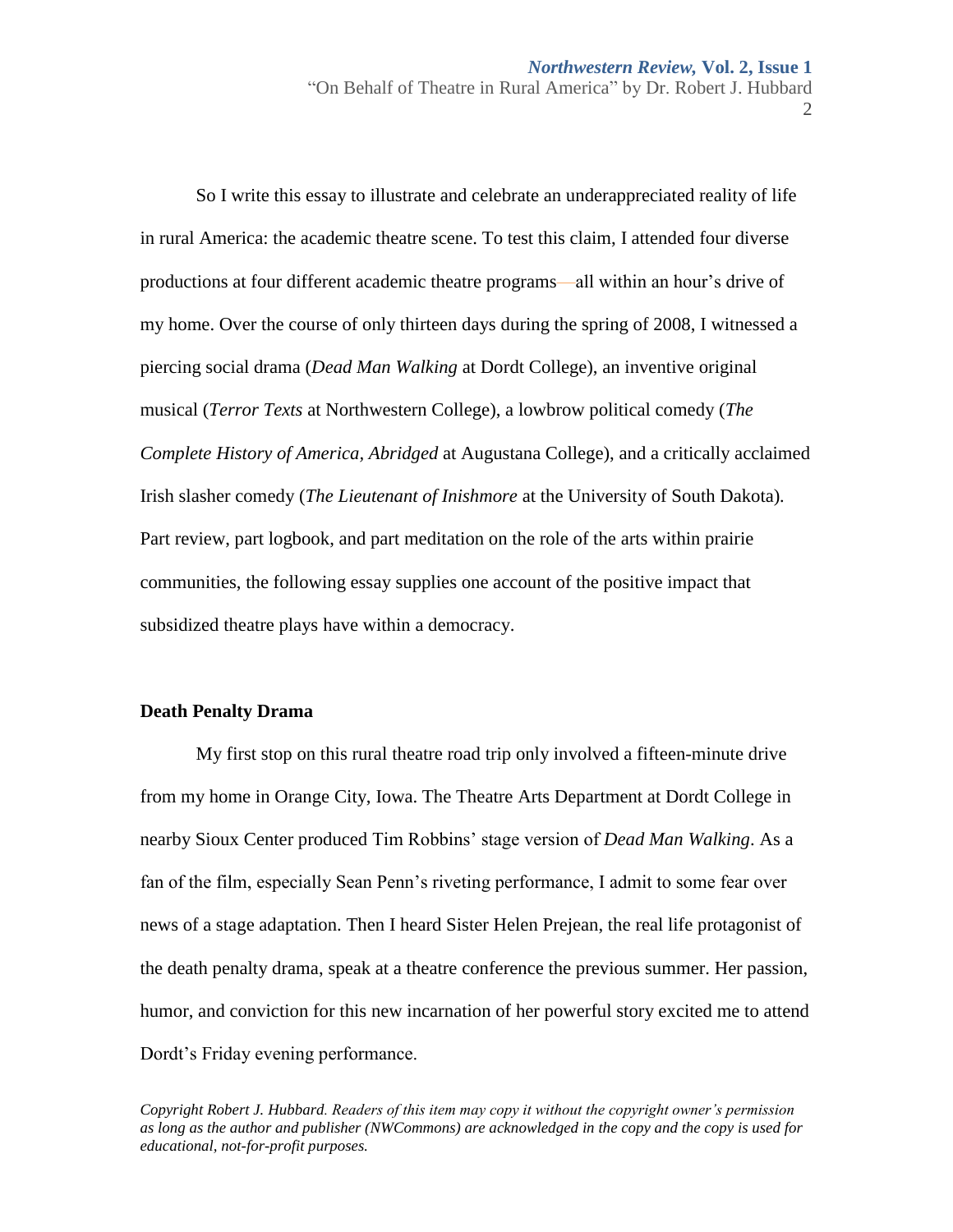3

As a play, *Dead Man Walking* used a financially foolish yet socially conscious business model. Rather than focusing on professional theatre, Robbins offers his play exclusively to colleges, universities, and high schools. He does so free of charge provided participating institutions engage the issue of capital punishment on their campuses. In keeping with this requirement, Dordt College supplemented its production with postshow discussions, a special chapel service, and a full college forum on the social justice of the death penalty. First piloted at Jesuit Schools in 2006, the *Dead Man Walking* Theatre Project quickly spread to academic theatre programs across the nation. At the time I write this essay, the official website identifies forty-three recent or current productions.

The Dordt College production took place in the barn-like Te Paske Theatre, a large thrust stage that Dordt shares with a local high school. The vacuous space made the creation of intimacy difficult and effective lighting nearly impossible. Even so, visiting designer Eric Van Wyk's ominous scene design subdued the technical limitations of the space. A tree branch draped with the clothing of convicted killer Matthew Poncelet's victims loomed over a cold, monochromatic unit set. Van Wyk's design communicated the institutional cruelty of death row without diminishing the human cost of Poncelet's heinous crime. Director Jeri Schelhaas, a Kennedy Center Gold Medallion Recipient, demonstrated her skills for coaxing realistic and subtle performances from young actors. In particular, senior Jonathon Shaffstall impressed as the volatile Poncelet, especially in the scene in which he humbly confessed the true nature of his vicious crime. When the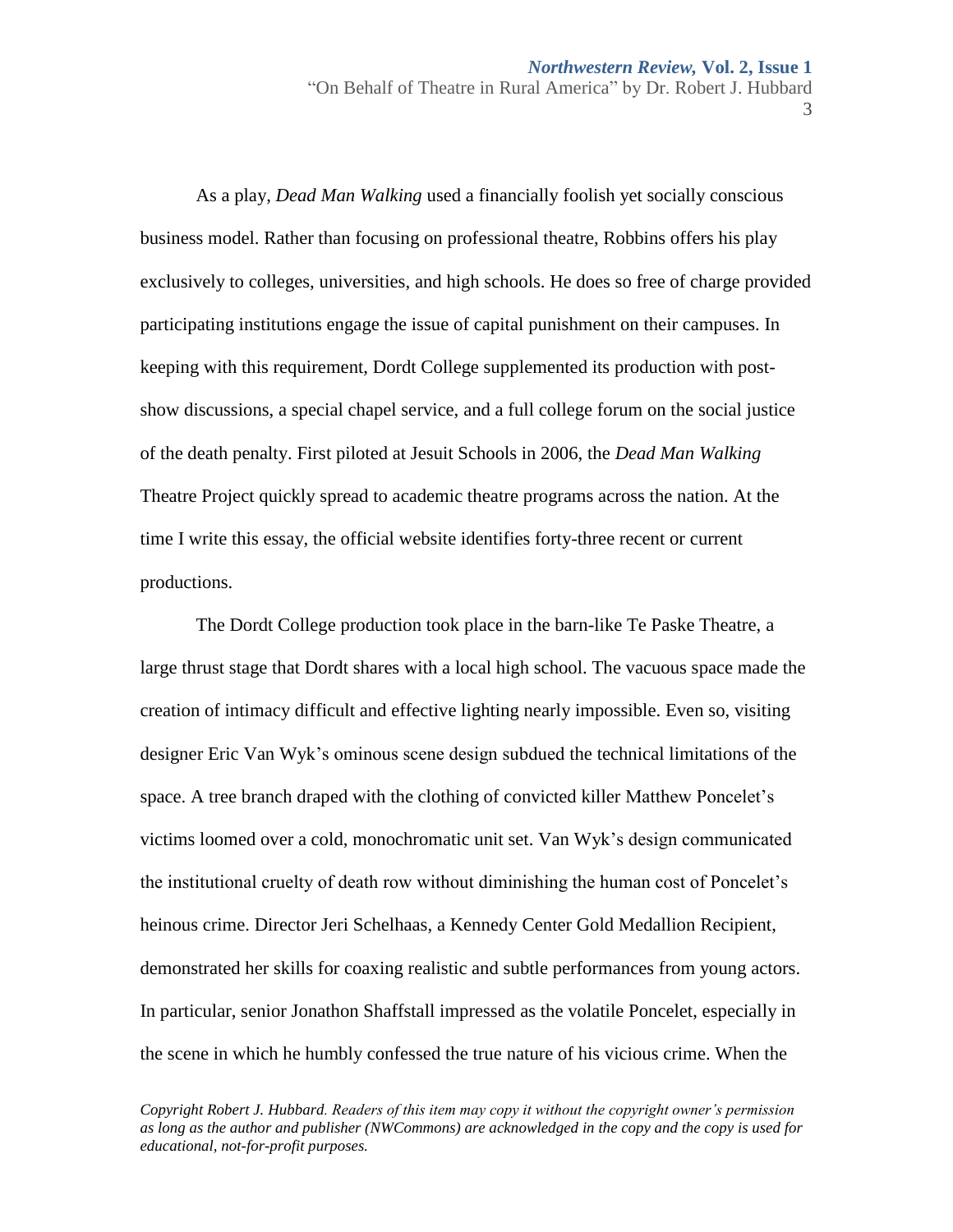lights dimmed for the final time, an abiding sense of forgiveness and redemption enveloped the silent and moved audience.

#### **R-Rated Bible Stories**

The second production on my rural theatre road trip took place the following evening at Northwestern College just six blocks from my home in Orange City, Iowa. In the interest of full disclosure, I teach theatre at Northwestern College, although I was enjoying a sabbatical leave when I wrote this essay. In my absence, and completely

without my assistance, Northwestern's theatre department produced the original musical *Terror Text*s in their beautiful Theora Wilcox England Proscenium Theatre.

*Terror Texts* served as the newest installment of what director Jeff Barker refers to as "The Ancient Hebrew Plays Project." Inspired by a recent theological theory that the stories of the Hebrew Bible were originally conceived as dramas, Barker dedicates



**Program cover from** *Terror Texts***.**  Image from Northwestern College Archives.

much of his energy as a director and playwright to bringing these stories back to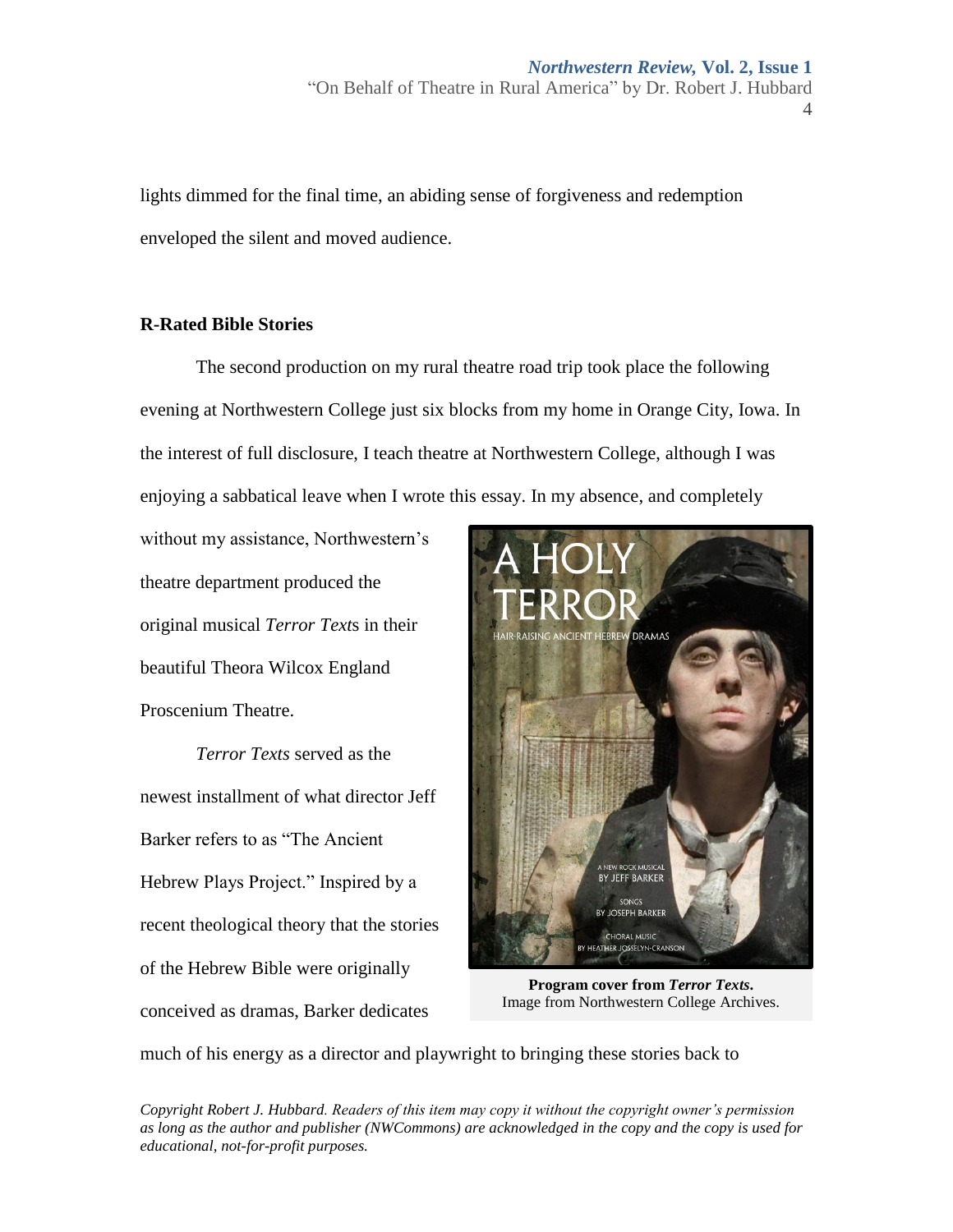theatrical life. To be frank, *Terror Texts* shares little in common with Sunday school pageants or Veggie Tale treatments. Living up to its billing as "an evening of horror," audiences witnessed more beatings, rapes, and murders during the two-hour production than in the entire *Scream* film trilogy combined.

The word eclectic best describes the *Terror Texts'* mixture of original music. Accompanied by an onstage rock band, the cast belted out gravely industrial songs from the stylish mind of composer and lyricist Joseph Barker. Gregorian inspired choral music composed by musical director Heather Josselyn-Cranson furthered the sense of ritualized violence. Barker and Josselyn-Cranson's powerful musical fusion reached its destructive height during "The Rape of the Concubine," a riveting, disturbing, and tightly packed sequence that comprised the entire second act.

Unlike *Dead Man Walking*, undergraduate students, not faculty, designed all of the visual elements. Perhaps this explains the authenticity of the neo-grunge landscape. Illuminated by Drew David VanderWerff's spooky lighting, Vaughn Donahue's metallic set consisted primarily of corrugated metal, chain-link fencing, and a moving stair unit with a toilet comically topping the landing. Brady Huffman's disquieting costume and make-up designs, replete with duct tape, frayed denim, tattoo art, and horrible scars, enhanced the post-apocalyptic feel of the visual saga. Other highlights of spectacle included actors rappelling from catwalks, choreography with hip-hop undertones, and a vibrant mosh pit that enveloped the entire front row of the audience at the close of act one.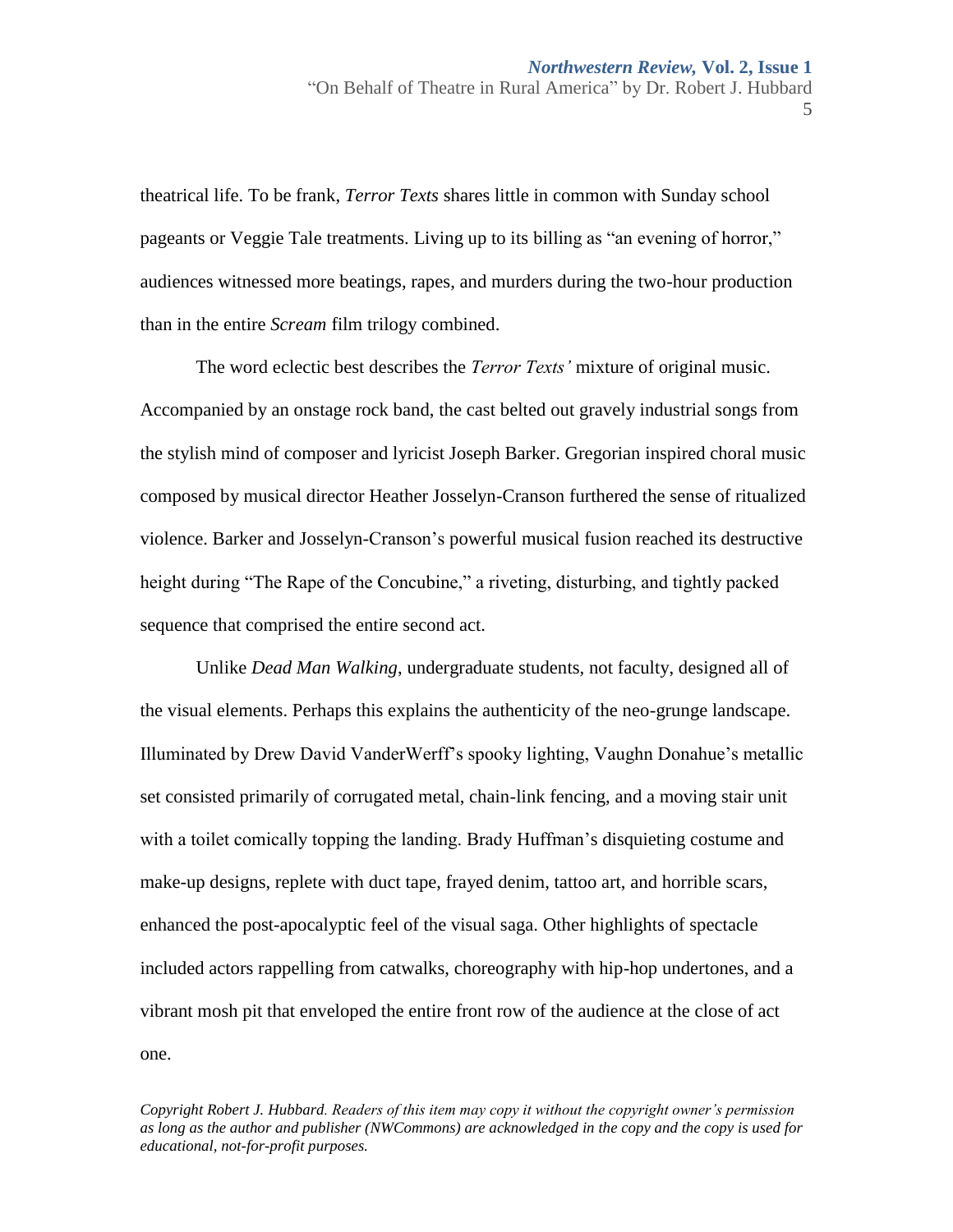#### **Cheeky Comedy**

The first week of my rural theatre road trip ushered in death-penalty drama and Biblical horror; seven days later, I continued the trek in search of irreverent political comedy. After a seventy mile drive to Sioux Falls, South Dakota, I arrived at the beautiful campus of Augustana College in time to catch the Sunday matinee of *The Complete History of America, Abridged*. Capitalizing on the enormous international success of *The Complete Works of William Shakespeare, Abridged, playwrights Adam* Long, Reed Martin, and Austin Tichenor employed a similar formula of comic abbreviation. But unlike the literary parody of *Shakespeare Abridged,* this newer effort functioned more as political satire.

A three hander, *History* employed minimal design, relying instead on the comic timing and high energy of its young cast. In roughly one hundred minutes, these enthusiastic college actors raced thousands of years from pre-historic Plymouth Rock to the invasion of Iraq. That the uneven script brimmed with too many unfunny puns and awkward comic rhythms made their job more difficult. But overall the enthusiastic trio succeeded. Director Ivan Fuller kept the text fresh by injecting several new lines drawn from recent news headlines. In a playful, perhaps unintended coincidence that would have make Aristophanes giggle, an actor actually named *Sean* McCain lampooned thenpresident George Bush near the end of the play.

As is the nature of political satire in the Greek Comedy tradition, lines of decorum got crossed. This is part of the fun and the challenge. Some audience members visibly

*Copyright Robert J. Hubbard. Readers of this item may copy it without the copyright owner's permission as long as the author and publisher (NWCommons) are acknowledged in the copy and the copy is used for educational, not-for-profit purposes.*

6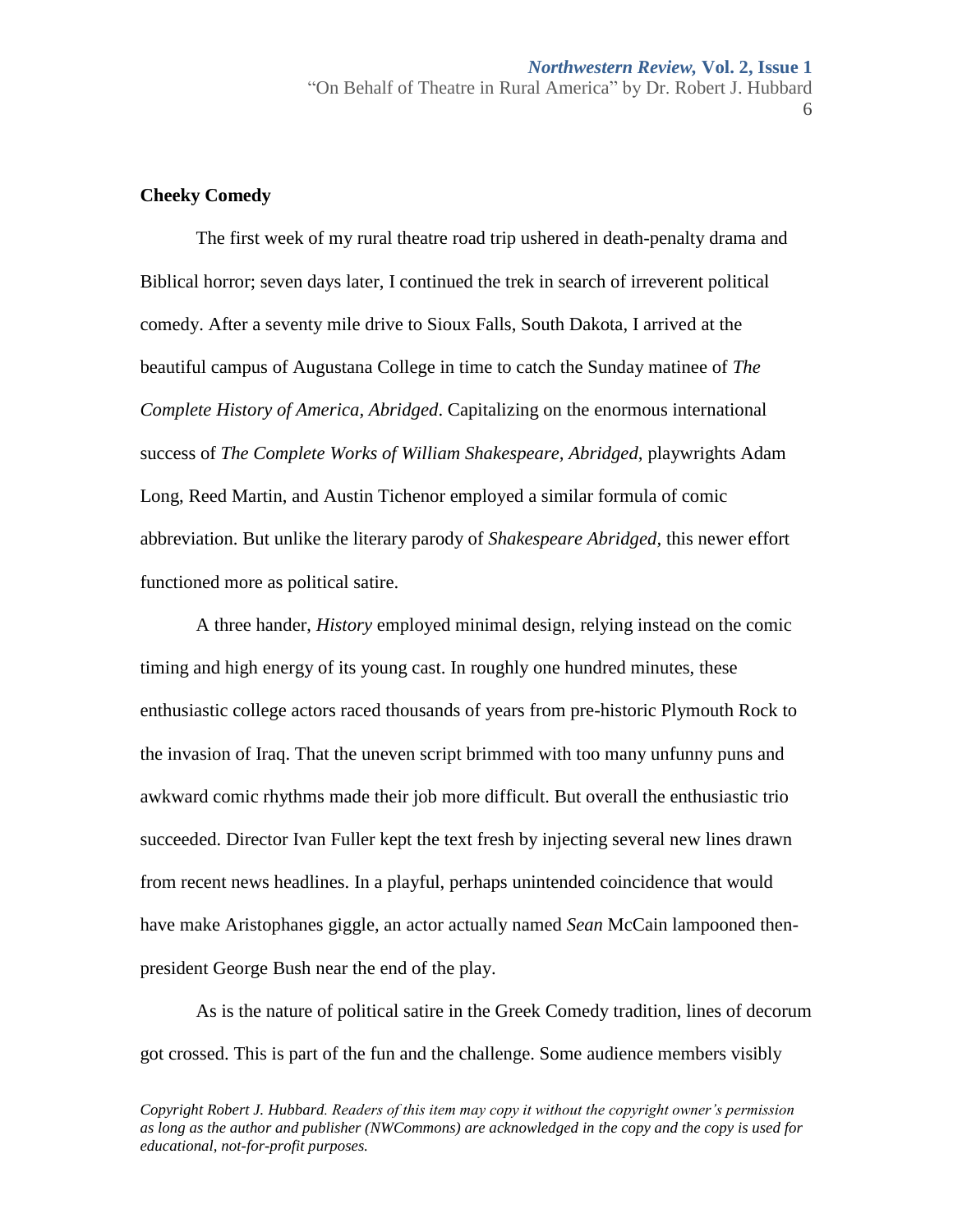7

winced during the endless barrage of genital jokes, more than earning the "recommended for mature audiences" warning printed in the program. Likewise, the abundant anti-Bush missiles fired during the performance drew moans from still smiling members of the conservative South Dakota audience. For my part, I confess to some offense taken over the play's comic treatment of Abraham Lincoln's assassination. In this calculatingly tasteless sequence, an actor playing arguably our greatest president ducked under a black trench coat and placed a balloon bearded with magic marker where his head should be. When the actor playing John Wilkes Booth ritualistically punctured the balloon, bright red confetti sprayed the audience. Suffice it to say that nearly everyone else in the audience laughed hysterically.

#### **Irish Splat Slap Stick**

The stage violence was less cartoony and far more realistic on the final stop of my rural theater road-trip. My journey completed itself at the University of South Dakota's opening night performance of Martin McDonagh's *The Lieutenant of Inishmore*. While the first three productions took place at small, private liberal arts colleges, *Inishmore*  performed in the context of a sizable public university with extensive undergraduate and graduate programs in theatre. During the fifty-minute drive to Vermillion, South Dakota, I observed the prairie landscape transform from the cornfields and hog confinements of northwestern Iowa to the wide open cattle country of the Missouri River Basin. From this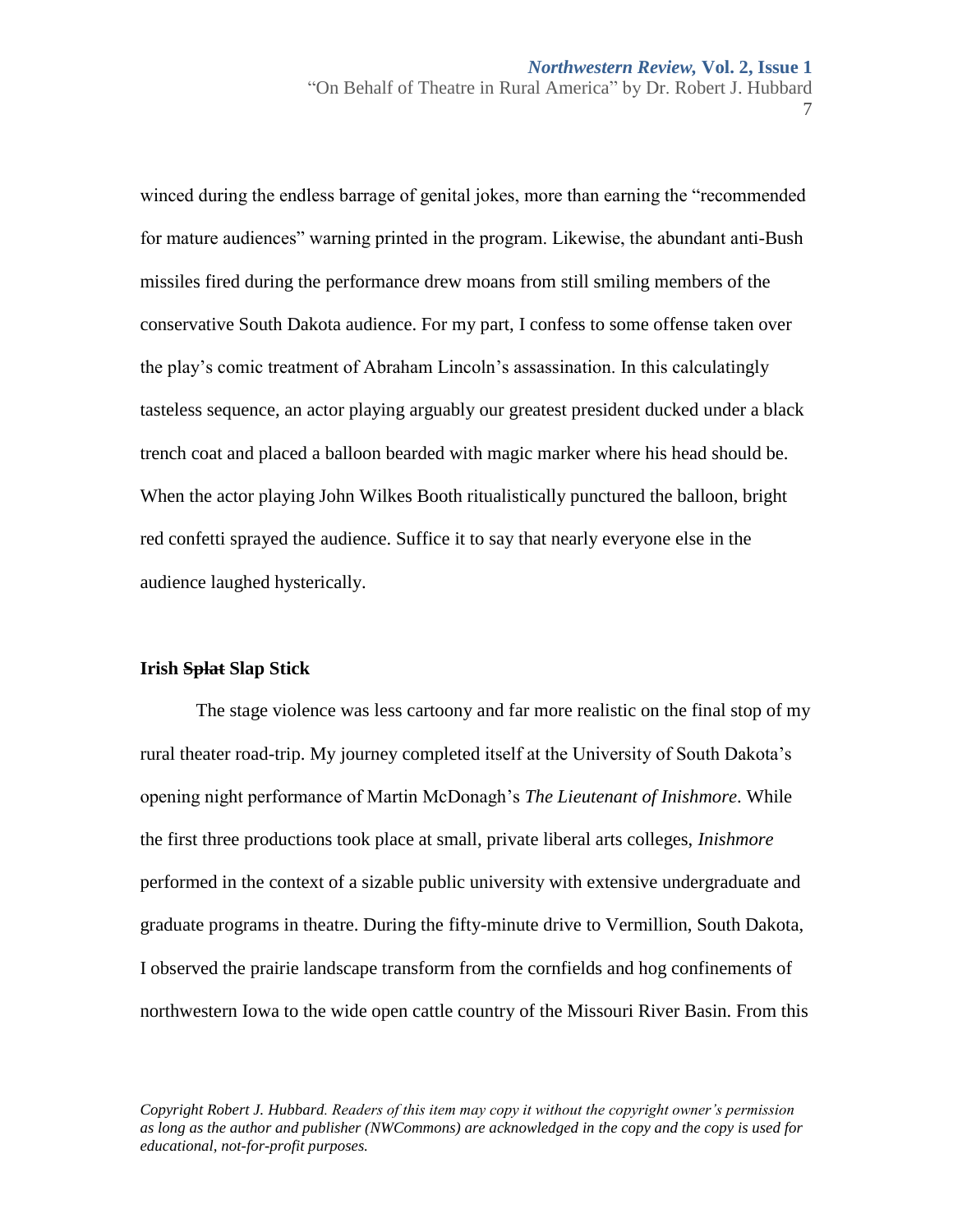8

quintessentially cowboy landscape, I then witnessed a gory Irish comedy about torture and terrorism.

*Lieutenant* proved to be the most graphically bloody production I have ever seen…and also one of the funniest. The plot revolves around a psychotic, self-appointed Lieutenant in an Irish Republican Army splinter group seeking revenge for the accidental death of his beloved cat. The term "black comedy" does not adequately describe the way in which the play farcically portrays torn off toenails, poked out eyeballs, and mutilated kittens. Under Eric Hagen's understated direction, the actors conveyed the ideal style for a McDonagh play—somewhere between Quentin Terantino and W.B. Yeats. Amidst the comic violence, dialect coach Pricilla Hagen succeeded in helping the young cast relish the surprising poetry pulsing through McDonagh's word-drunk dialogue.

From a technical standpoint, the production soared. Karl Hermanson's textured scene design elegantly shifted between a dank torture room, stony outcroppings, and a filthy Irish hovel. In the wrong hands, the graphic violence of *Lieutenant* could prove a logistical nightmare. Special effects/makeup designer Cameron Stalheim and technical director Scott Mollman earned themselves a special place in hell for the authenticity in which they littered the stage with severed limbs and splattered the actors with perfectly timed exploding blood packs. The production ended with the stage literally soaked in red. Through the aesthetic of Irish irony, the comic exaggeration ultimately led perceptive audience members to reflect on the senseless of violence.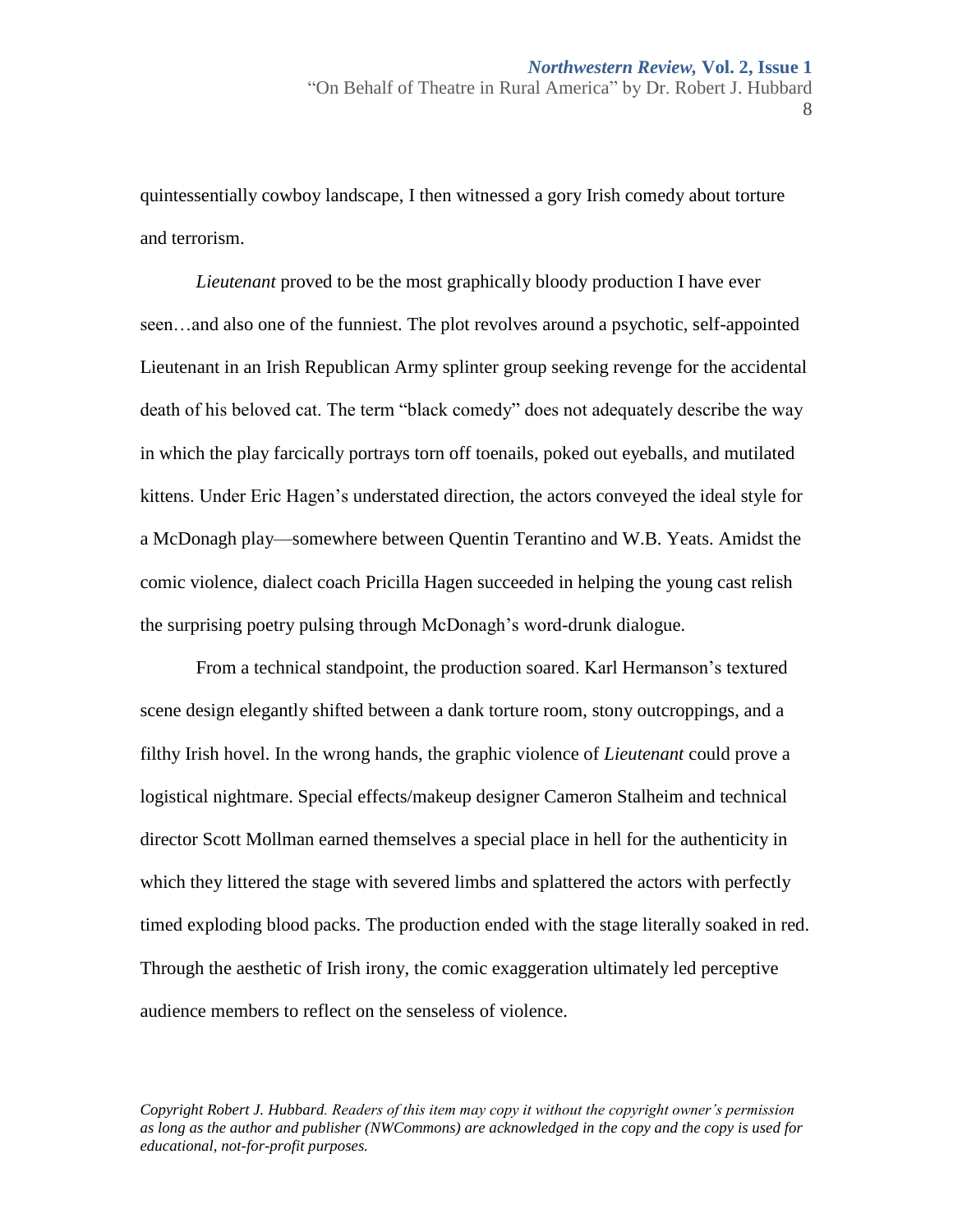#### **Final Thoughts**

For reasons I don't quite understand, negative stereotypes often accompany college and university theatre. I once argued with a professional drama critic who would not cover college theatre in her middle-sized market because she said it was "boring, academic theatre" with "inexperienced actors." So instead, she primarily reviewed community theatre and traveling road shows. Both of these popular forms of entertainment deserve coverage, but not at the expense of college and university theatre. I wish I could have forced that critic to share a ride with me as I attended these four *academic* productions. "Boring" describes very little of what I saw and, while the performers may be "inexperienced," they acted circles around what I usually see in community theatre; indeed, many of them could hold their own with seasoned professionals. (By the time this essay was published, many of them are.)

Reflecting on the overall experience, a few general observations stand out.

First, this academic theatre was not safe or tame theatre. What is safe or tame about agonizingly watching a realistically staged execution (*Dead Man Walking*), a fat king farcically assassinated on the toilet (*Terror Texts*), a free-for-all political attack on U.S. foreign policy (*The Complete History of America, Abridged*) or an Irish terrorist methodically sawing limbs off the corpse of a recent victim (*The Lieutenant of Inishmore*)? I witnessed all of this and much more in the academic theatre. I did not set out to see shocking or subversive works; I simply went to what was playing nearby within a two-week span. And all four well-attended productions took place in what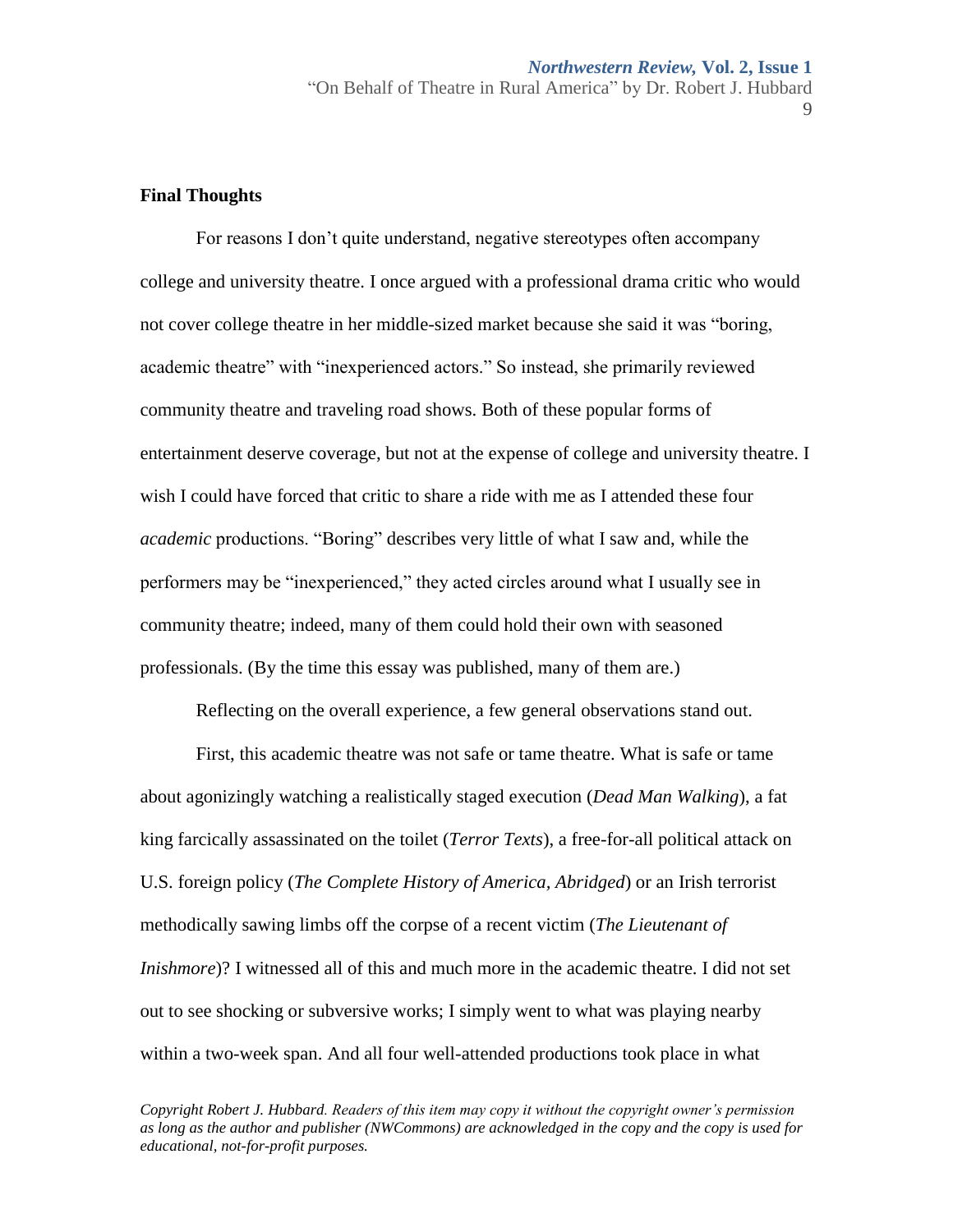pollsters know to be one of the most politically and culturally conservative regions of the nation. To me, this experience typifies an almost utopian synthesis of art, freedom of speech, and democracy.

Second, highly trained theatre artists guided every production. Many of the directors and designers whose work I so admired possess as much or more advanced training as theatre artists who regularly work in the "professional theatre." To be curt, the artists in academic theatre *are* professionals. As artists/educators, their wisdom and creativity touches the future. Those who *can*, teach.

My final observation deals with accessibility. A person living in a major market could certainly attend four productions in thirteen days, although I doubt many regularly do—other than drama critics. But, depending on ticket prices, such a sojourn could easily cost hundreds of dollars, and that is not even close to Broadway prices. I never paid more than \$10 for a ticket to see these four plays at four academic theatre programs. As any student knowledgeable in theatre history should know, most of the monumental, culturechanging events in the history of theatre have taken place in the *subsidized* theatre. From the Greeks, to the Italian Renaissance, to Shakespeare, to Wagner, subsidy breeds good art. Even though each production I visited was well attended, I feel safe in arguing that none of them would have happened if the audience, and not the academic institution, paid the full cost of production.

If this humble essay has started you thinking more about theatre in higher education, good. How can you participate? You can study theatre in college and be a part

*Copyright Robert J. Hubbard. Readers of this item may copy it without the copyright owner's permission as long as the author and publisher (NWCommons) are acknowledged in the copy and the copy is used for educational, not-for-profit purposes.*